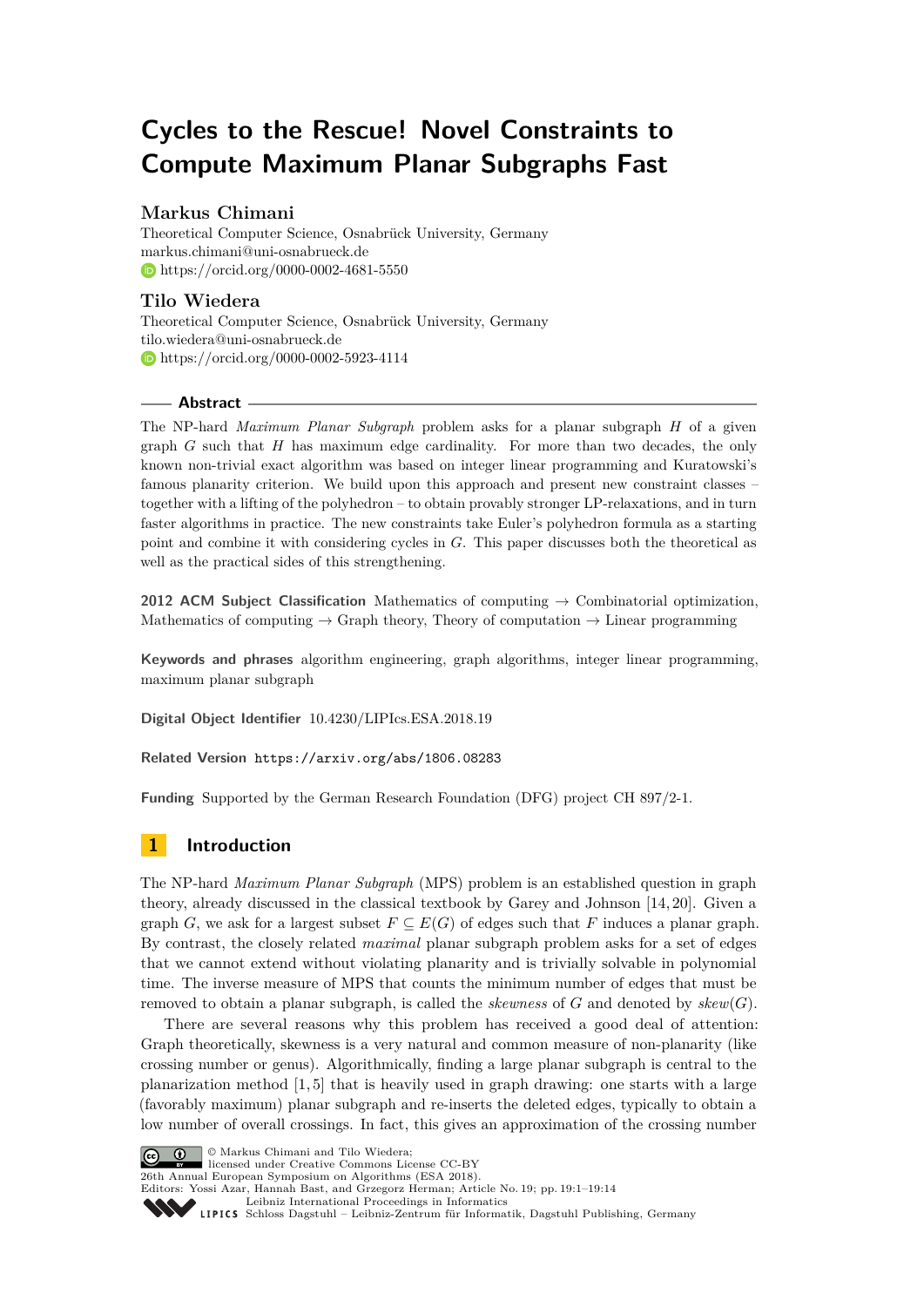#### **19:2 Cycles to the Rescue! Novel Constraints to Compute MPS Fast**

with ratio roughly  $\mathcal{O}(\Delta \cdot skew(G))$  [\[9\]](#page-12-2), where  $\Delta$  is the maximum node degree. Furthermore, several graph problems become easier when the input's skewness is small or constant. E.g., we can compute a maximum flow in time  $\mathcal{O}(skew(G)^3 \cdot |V(G)| \log |V(G)|)$  [\[16\]](#page-13-3)<sup>[1](#page-1-0)</sup> – the same runtime complexity as on planar graphs if the skewness is constant.

There are several practical heuristic approaches to tackle the problem [\[10\]](#page-12-3). However, MPS is MaxSNP-hard, i.e., there is an upper bound  $\lt 1$  on the obtainable approximation ratio unless  $P = NP$  [\[2\]](#page-12-4), and there are further limits known for specific algorithmic approaches [\[3,](#page-12-5)[7\]](#page-12-6). Already a spanning tree gives an approximation ratio of 1*/*3, the best known ratio is 4*/*9 [\[2\]](#page-12-4), and only recently a practical 13*/*33-approximation algorithm emerged [\[3\]](#page-12-5).

Considering exact algorithms, options are scarce. Over two decades ago, an integer linear program based on Kuratowski's characterization of planarity was introduced in [\[23\]](#page-13-4), which remained the only non-trivial exact algorithm. Only very recently, [\[8\]](#page-12-7) showed the existence of potentially feasible alternatives to the Kuratowski-based approach, but the former still constitutes the practically by far most efficient (and theoretically most thoroughly explored) model. All known ILP models (including those discussed in this paper) can also directly solve the *weighted* MPS, i.e., identify the heaviest planar subgraph w.r.t. given edge weights.

**Contribution.** In this paper, we strengthen the Kuratowski model by introducing new constraints and supplementary variables, based on analyzing the cycles occurring in the solutions; see Section [3.](#page-2-0) In particular, we show in Section [3.2](#page-5-0) that starting with the original Kuratowski model and considering cycles of growing lengths yields a natural hierarchy of ever stronger LP-relaxations. In Section [3.3,](#page-6-0) we establish additional constraint classes using our cycle variables to further strengthen the LP-relaxations, both theoretically and practically. We show the latter property in an experimental evaluation in Section [4.](#page-8-0) We skip the proofs of some lemmata, in which case we mark the lemma with '*?*'.

### **2 Preliminaries**

**Graph Notation.** Our non-planar input graph is called G. Generally, we consider an undirected graph  $H$ , with nodes  $V(H)$  and edges  $E(H)$ , which are cardinality-2 subsets of  $V(H)$ . We use  $\delta_H(v)$  to denote all edges incident to node v in *H* and define the node degree deg<sub>H</sub>(*v*) :=  $|\delta_H(v)|$ . If *H* is a subgraph of *G*, we write  $H \subseteq G$ . A (sub)graph is a *cycle* if it is connected and all its nodes have degree 2. The *girth*  $\gamma(H)$  of *H* is the length of its smallest cycle. The union of two (non-disjoint) graphs  $H_1, H_2$  is denoted by *H*<sub>1</sub>∟ $H_2$  := (*V*( $H_1$ )∪*V*( $H_2$ )*, E*( $H_1$ )∪*E*( $H_2$ )). For *W* ⊆ *V*( $H$ ) and *F* ⊆ *E*( $H$ ) we define nodeand edge-induced subgraphs  $H[W] := (W, \{e \in E(H) \mid e \subseteq W\})$  and  $H[F] := (\bigcup_{e \in F} e, F)$ , respectively. We further use  $H - e := H[E(H) \setminus \{e\}].$ 

Given a planar drawing  $D$  of some planar graph  $H$ , the cyclic adjacency order around each node in D defines an *embedding*  $\pi$  of H. The disjoint regions bounded by edges in D correspond to the *faces* of *π*; the infinite region, bounded only on the inside, is called *outer face.* The *degree*  $deg(f)$  of any face f is the number of *half-edges* ("sides" of edges) that occur on the boundary of  $f$ ; a bridge occurs twice on the same face.

**Linear Programming.** A *Linear Program* (LP) is a vector  $c \in \mathbb{R}^d$  and a set of linear inequalities (*constraints*) that define a polyhedron *P* in  $\mathbb{R}^d$ ; we ask for an element  $x \in P$ that maximizes  $c^{\dagger}x$ . An *Integer Linear Program* (ILP) additionally requires the components

<span id="page-1-0"></span><sup>&</sup>lt;sup>1</sup> [\[16\]](#page-13-3) considers the crossing number; the algorithm trivially works also for the stronger parameter skewness.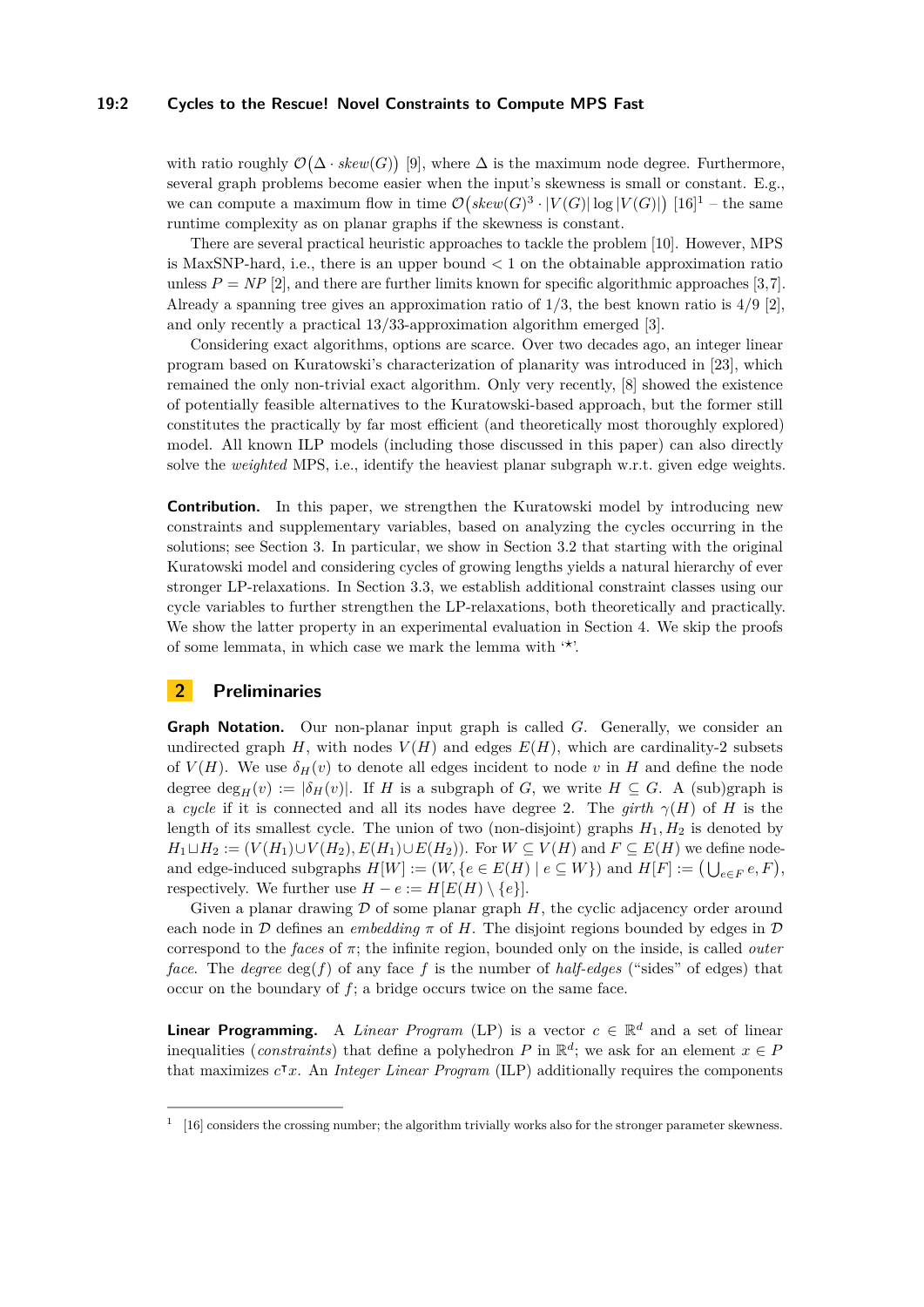#### **M. Chimani and T. Wiedera 19:3 19:3**

of *x* to be integral. For a given problem, one can establish different ILPs, so-called *models*. To solve an ILP model, one uses branch-and-bound, where dual bounds are obtained from (fractional) solutions to the *LP-relaxation*, i.e., the ILP without the integrality requirements. Clearly, strong such LP-bounds are desired. We say a model *N* is *at least as strong* as a model *M*, if *N*'s LP-relaxation gives no worse bounds than *M*'s. We say *N* is *stronger* than *M* if, additionally, there is an instance where *N* gives a strictly better bound. If, in this case, *N* arises from *M* by adding some constraints *C*, we say *C strengthen M*.

It is often beneficial to consider only a relevant subset of constraints in the solving process, in particular when the class of constraints is (exponentially) large. The procedure is referred to as *separation*. We employ it on (fractional) LP-solutions for selected constraint classes.

**Kuratowski Model (***ε***-Model).** The following ILP is due to Mutzel [\[23\]](#page-13-4). Jünger and Mutzel showed that both constraint classes below form facets of the planar subgraph polytope [\[17\]](#page-13-5). We use solution variables  $s_e \in \{0,1\}$  (for all  $e \in E(G)$ ) that are 1 if and only if edge *e* is deleted, i.e., *not* in the planar subgraph. (In [\[23\]](#page-13-4), equivalent variables  $x_e := 1 - s_e$  are used.) The objective minimizes the skewness – thus maximizes the planar subgraph – and is given by

$$
\min \sum\nolimits_{e \in E(G)} w(e) \, s_e.
$$

Thereby, we may consider edge weights *w*; they are 1 in case of the traditional unweighted MPS problem. For a given subset  $F \subseteq E(G)$  of edges, we define  $s(F) := \sum_{e \in F} s_e$  as a shorthand. We can always use Euler's bound on the number of edges in planar graphs:

$$
s(E(G)) \ge |E(G)| - (3n - 6) + 1_{G \text{ is bipartite}}(n - 2). \tag{1}
$$

By Kuratowski's theorem [\[19\]](#page-13-6), a graph is planar if and only if it neither contains a subdivision of a  $K_5$  nor of a  $K_{3,3}$ . Hence, it suffices to ask for any member of the (exponentially large) set  $\mathcal{K}(G)$  of all Kuratowski subdivisions that at least one of its edges is deleted:

<span id="page-2-1"></span>
$$
s(E(K)) \ge 1 \qquad \forall K \in \mathcal{K}(G). \tag{2}
$$

Clearly, [\(2\)](#page-2-1) are too many constraints to use all explicitly. Instead, we identify a sufficient subset of constraints via a (heuristic) separation procedure: we round the fractional solution and obtain a graph that can be tested for planarity. If it is non-planar, we extract a Kuratowski subdivision. This method does neither guarantee to always find a violated constraint if there is any, nor that the identified subdivision in fact corresponds to a *violated* Kuratowski constraint. Still, since it has these guarantees on integral solutions, it suffices to obtain an exact algorithm. Over the years, the performance of this approach was improved by strong preprocessing [\[4\]](#page-12-8), finding *multiple* Kuratowski subdivision in linear time [\[11\]](#page-12-9), and strong primal heuristics [\[10\]](#page-12-3). We use all these identically in all considered algorithms.

The Kuratowski-model forms the basis of our extensions. As such, we denote it, without any of the below extensions, by '*ε*-model'.

### <span id="page-2-0"></span>**3 Stronger Constraints Based on Cycles**

We now present new constraints for the planar subgraph polytope (or a lifted version thereof). All but the first class require the introduction of new variables based on cycles, leading to the *cycle model*. For each constraint class we first give some motivation and intuition for its feasibility, before discussing its technical details. We then describe – provided the class is large – separation routines that quickly identify violated constraints, and usually show that it strengthens our ILP model.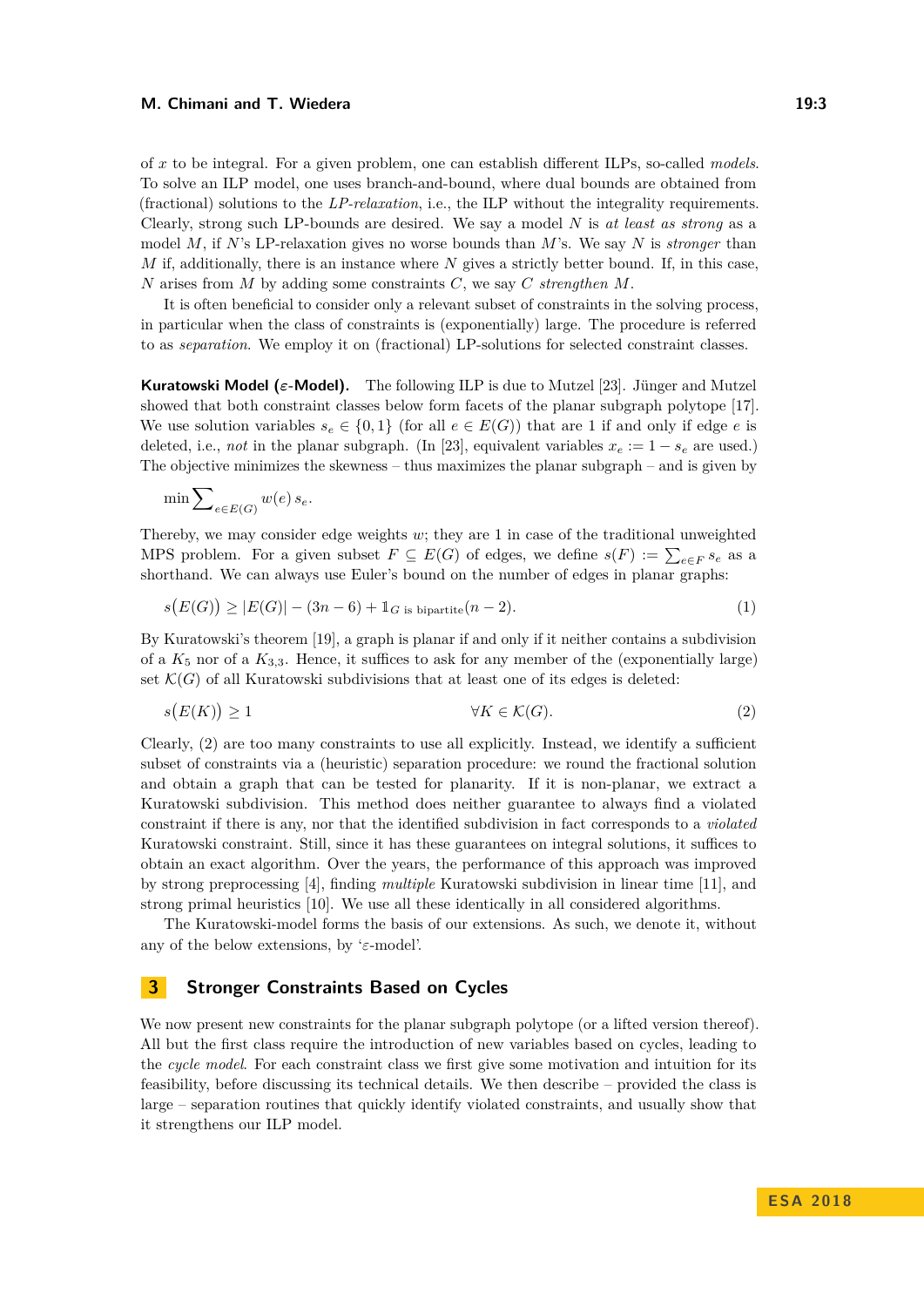#### **19:4 Cycles to the Rescue! Novel Constraints to Compute MPS Fast**

**Generalized Euler Constraints.** We know from [\[17\]](#page-13-5) that inequality  $|E(G)| \leq 2|V(G)| - 4$ is facet-defining for complete biconnected graphs. We are interested in a class of similar constraints for dense subgraphs with large girth. The following lemma is folklore:

**Lemma 1.** A planar graph *G* has at most  $(|V(G)| - 2)\gamma(G)/(\gamma(G) - 2)$  edges.

**Proof.** Let  $n := |V(G)|$ ,  $m := |E(G)|$ , and  $\pi$  denote an embedding of *G*. For any face of *π* we require at least *γ*(*G*) half-edges. Thus, the number *f* of faces in *π* is bounded by *f* ≤ 2*m*/ $\gamma$ (*G*). Using Euler's formula, we obtain  $n - m + (2m/\gamma(G)) \leq 2$ , the claimed results follows when solving for m.

We can thus derive a feasible *generalized Euler constraint* for any subgraph  $H \subseteq G$ :

<span id="page-3-0"></span>
$$
|E(H)| - s(E(H)) \le (|V(H)| - 2)\gamma(H)/(\gamma(H) - 2) \qquad \forall H \subseteq G \tag{3}
$$

We note that this bound can sometimes be improved: for constraints [\(3\)](#page-3-0) to be satisfied with equality it is necessary that  $V(H) \equiv 2 \pmod{\gamma(H) - 2}$  if  $\gamma(H)$  is odd and  $V(H) \equiv$ 2 (mod  $(\gamma(H)-2)/2$ ) otherwise [\[13\]](#page-12-10). However, we did not implement this in our algorithms. **Lemma 2.**<sup>*\**</sup> The generalized Euler constraints [\(3\)](#page-3-0) strengthen the  $\varepsilon$ -model.

**Proof sketch.**  $K_{3,3,1}$  contains a  $K_{3,4}$  that prohibits the otherwise feasible solution 3/2.

We separate constraints [\(3\)](#page-3-0) heuristically by seeking dense, high-girth subgraphs using two different methods. First, using the current fractional solution, we assign weight  $1 - s_e$  to each edge *e* and approximate a maximum cut [\[22,](#page-13-7) Section 6.3], obtaining a girth-4 subgraph. If (after postprocessing, see below) this does not yield a violated constraint, we try a second method: We set a target girth  $\mu$  and iteratively add edges in ascending order of their LP-value to an initially empty graph, while updating the shortest paths between all node pairs. Upon adding an edge  $e$ , we check whether  $e$  would create a cycle of length  $\lt \mu$ , in which case we discard  $e$  instead. We may repeat this process for different values of  $\mu$ . After each of the above attempts, we apply a postprocessing: Let *H* denote a girth-*µ* subgraph. The *contribution* of a node  $v \in V(H)$  is defined by  $|\delta_H(v)| - \sum_{e \in \delta_H(v)} s_e - \mu/(\mu - 2)$ . We iteratively remove nodes with negative contribution from *H*. In particular, this will remove all degree-1 nodes.

# **3.1 Cycle Model**

We now want to bound the number of edges in the planar subgraph by the number of its small faces. Even though compelling from a theoretical standpoint, it is infeasible to generate all potential faces of all planar subgraphs of a given graph (already for bounded length). However, we know that traversing the border of any face of a spanning subgraph *H* traverses at least one cycle if *H* is not a tree. We will relate the number of small faces in any planar subgraph of a graph *G* to the number of small cycles in *G*. One may also view this as a way to further generalize Euler constraints: many – in particular sparse – graphs have low girth only due to very few cycles of small length.

We may assume any (maximal) primal solution to be connected and non-outerplanar as it could be trivially improved otherwise. Also observe that we cannot require faces to uniquely map to cycles in general. Consider for example a cycle graph (two faces with the same cycle) or a non-biconnected graph (each cut-node occurs twice in at least one face; cycles contain nodes at most once) Note that there are biconnected graphs that have no biconnected MPS. **Lemma 3.** For every connected, planar but non-outerplanar subgraph  $H$  of  $G$ , there exists an embedding of *H* such that we can assign a unique cycle  $\alpha$  to every face *f* where all edges

<span id="page-3-1"></span>of  $\alpha$  occur on the boundary of  $f$ .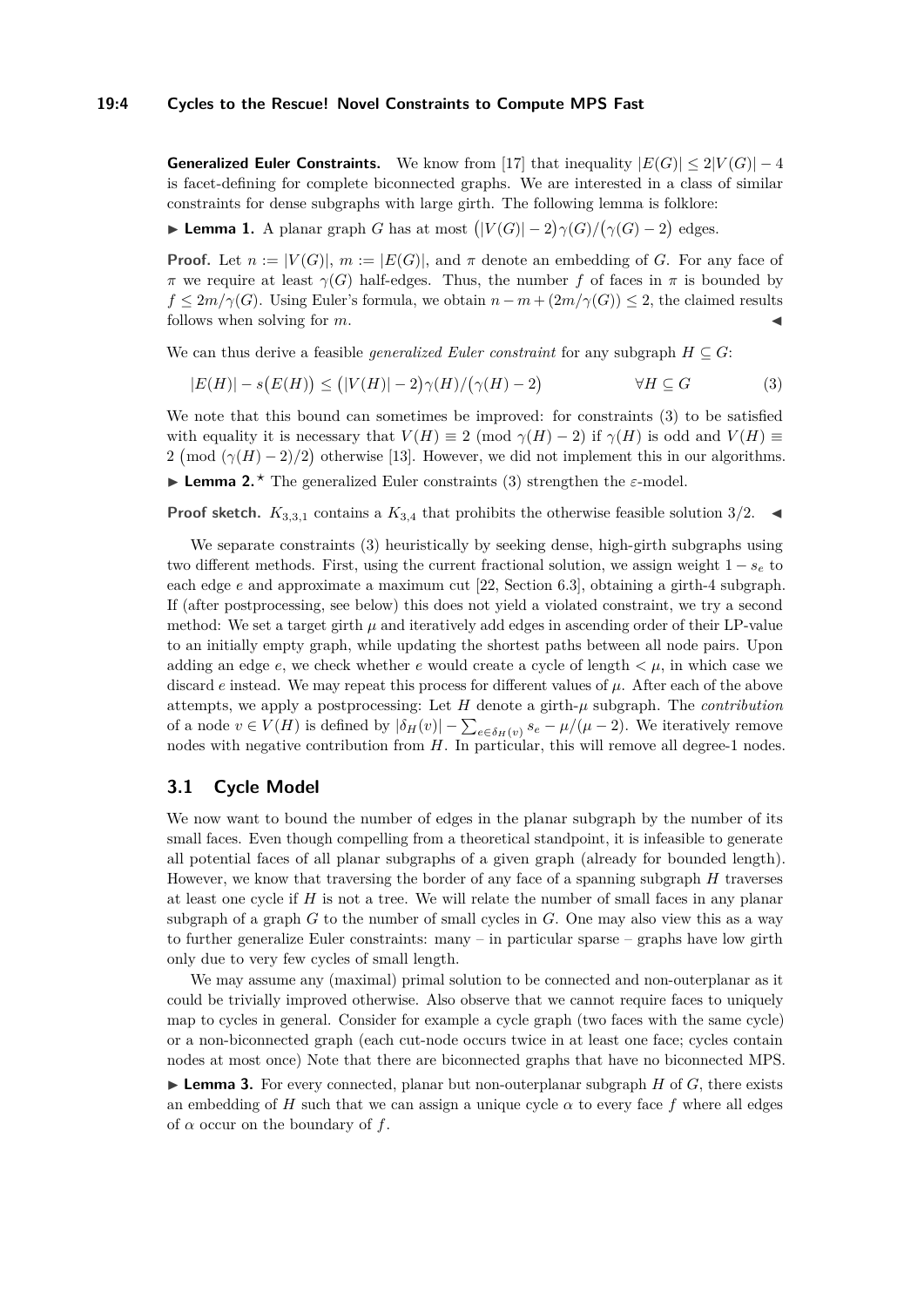#### **M. Chimani and T. Wiedera 19:5 19:5**

**Proof.** Let  $H \subset G$  be as defined in the claim. There exists some biconnected component  $B^*$ of *H* that is neither a cycle nor an edge since *H* is not outerplanar. Choose an embedding of *H* and pick some face of *B?* as the outer one. For every biconnected component *B* that is not just an edge, we iterate over the inner faces of *B*. Each inner face *f* of *B* directly corresponds to a cycle as a biconnected graph contains neither cut-nodes nor bridges. (Observe that an inner face of *B* might in fact be much larger in *H* since we ignore other components nested in this face.) Ultimately, we assign the cycle induced by the outer face in *H* to the (last remaining) outer face. Since  $B^*$  is not a cycle we do not assign any cycle twice.

We denote the number of faces whose degree satisfies some property  $\mathcal{P}$  by  $f_{\mathcal{P}}$ .

**Lemma 4.** Given a connected, planar graph  $H$  on  $n$  nodes and  $m$  edges, for each embedding of *H* with exactly  $f_{=d}$  faces of degree  $d \in \{3, 4, \ldots, 2m\}$ , we have

<span id="page-4-2"></span>
$$
m = 3n - 6 - \sum_{d=3}^{2m} (d-3)f_{=d}.
$$
\n<sup>(4)</sup>

**Proof.** Every face in any embedding of *H* has degree at least 3 and at most 2*m*. For every face *f* of degree *d* we can add *d* − 3 edges that split *f* into *d* − 2 triangles without violating planarity. After performing this operation for each face we obtain a planar triangulated graph, i.e., a graph that has exactly  $3n - 6$  edges.

Let  $C_d(G)$  denote all cycles of length *d* in *G*. We set  $D \geq 3$  to the *maximum cycle length* that we want to investigate; this parameter will control the number of additionally generated variables. Let  $\mathcal{C}_{\leq D}(G)$  denote the set of cycles with length at most *D*. For every cycle  $\alpha \in C_{\leq D}(G)$  we generate a variable  $c_{\alpha} \in \{0,1\}$ .<sup>[2](#page-4-0)</sup> We force such a variable to 0 if any edge of the respective cycle is removed and allow at most two cycles per edge in the MPS:

<span id="page-4-1"></span>
$$
\sum_{\alpha \in \mathcal{C}_{\leq D}(G) : e \in E(\alpha)} c_{\alpha} \leq 2(1 - s_e) \qquad \forall e \in E(G)
$$
\n
$$
(5)
$$

Note that constraints [\(5\)](#page-4-1) resemble the requirement for each edge to appear in at most two faces (subject to Lemma [3\)](#page-3-1). We discuss its correctness below. Let  $c(d) := \sum_{\alpha \in C_d(G)} c_{\alpha}$ .

<span id="page-4-3"></span>**Lemma 5.** For every connected, planar but non-outerplanar subgraph  $H$  of  $G$ , there exists an embedding  $\pi$  of  $H$  and a feasible assignment w.r.t. [\(5\)](#page-4-1) of cycle variables such that for each  $d \leq D$  the number  $f_{=d}$  of faces with degree  $d$  in  $\pi$  is bounded from above by

$$
f_{\leq d} \leq \sum_{k=3}^{d} c(k)
$$
, or equivalently  $f_{=d} \leq \sum_{k=3}^{d} c(k) - f_{\leq d}$ .

**Proof.** We assign cycle variables following the proof of Lemma [3.](#page-3-1) Hence, there is a unique cycle variable assigned to each face such that the length of the cycle is at most the degree of its face. The variable assignment is feasible since we pick only edges contained in *H* and pick at most two cycles incident with any such edge.

I **Theorem 6.** *For any maximum planar subgraph of a graph G on n nodes and m edges there exists a feasible variable assignment that satisfies* [\(5\)](#page-4-1) *and the* cycle constraint

<span id="page-4-4"></span>
$$
(D-1)(m - s(E(G))) \le (D+1)(n-2) + \sum_{d=3}^{D} (D+1-d)c(d).
$$
 (6)

<span id="page-4-0"></span><sup>2</sup> Intuitively, we want  $c_{\alpha} = 1$  if and only if  $\alpha$  is (part of) a face, see below for details. In terms of correctness, we need not but can actively force these variables to be binary, cf. Section [4.](#page-8-0)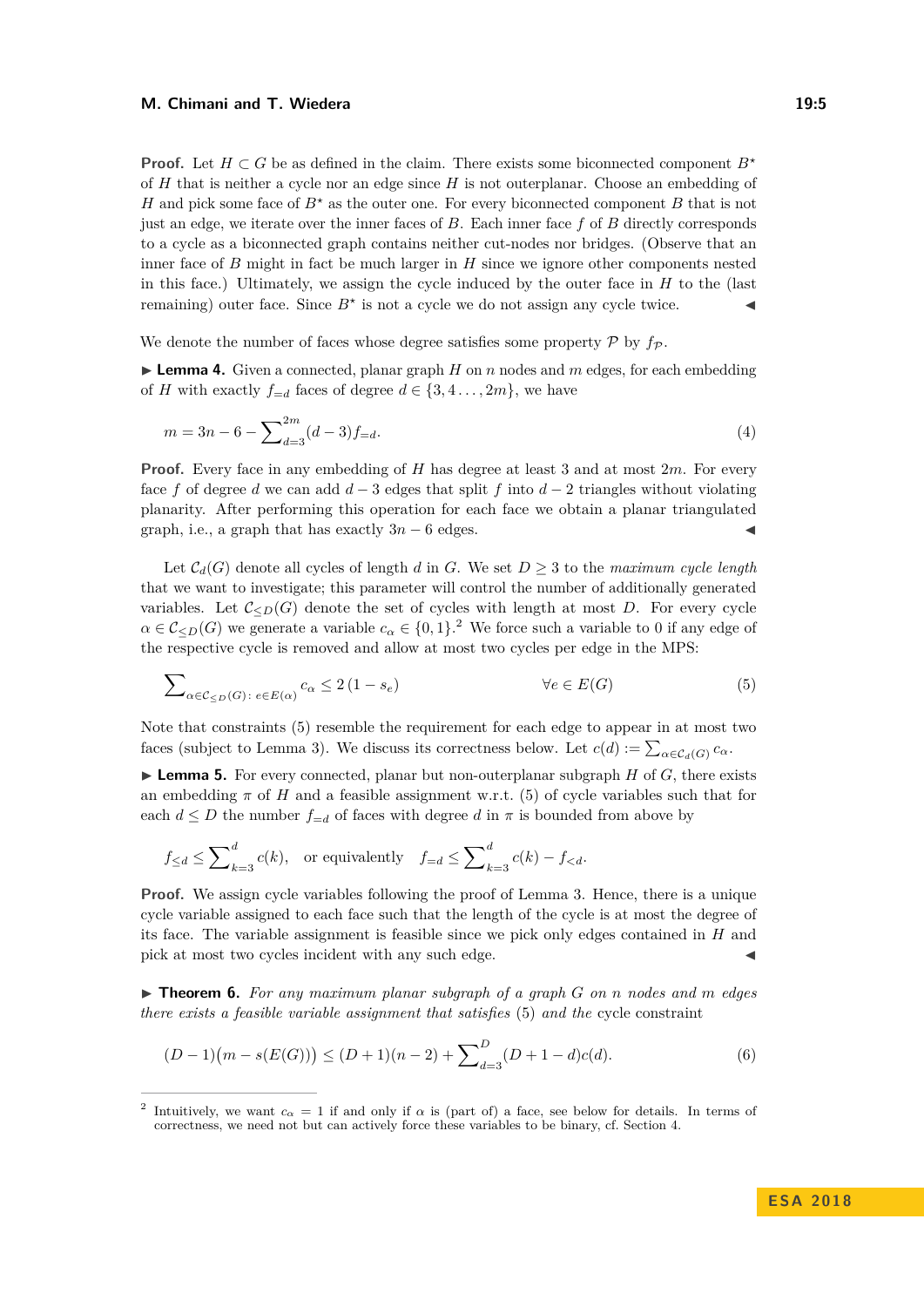#### **19:6 Cycles to the Rescue! Novel Constraints to Compute MPS Fast**

**Proof.** Starting with [\(4\)](#page-4-2) on any connected, planar subgraph of *G* that has  $m - s(E(G))$ edges, we relax the equality by using the same coefficient for all faces of large degree as in

<span id="page-5-1"></span>
$$
m - s(E(G)) \le 3n - 6 - \sum_{d=3}^{D} (d-3)f_{=d} - (D-2)f_{>D}.
$$

By replacing  $f_{>D}$  in Euler's formula,  $(f_{>D} + f_{\leq D}) + n - (m - s(E(G))) = 2$ , we obtain

$$
(D-1)(m - s(E(G))) \le (D+1)(n-2) + \sum_{d=3}^{D} (D+1-d)f_{=d}.
$$
\n(7)

The claimed cycle constraint is finally obtained by applying Lemma [5](#page-4-3) to iteratively replace *f*=*D*<sup> $\prime$ </sup> for *D*<sup> $\prime$ </sup> = *D, D* − 1*, . . .* , 4*,* 3 by the upper bound (note that *f*<sub><3</sub> = 0), as sketched below for the (generalized, iteratively re-appearing) rightmost summand of [\(7\)](#page-5-1):

$$
\sum_{d=3}^{D'} (D' + 1 - d)f_{=d} \le \sum_{d=3}^{D'-1} ((D' - 1) + 1 - d)f_{=d} + \sum_{d=3}^{D'} c(d)
$$

### <span id="page-5-0"></span>**3.2 Relaxations and** *D***-Hierarchy**

We now turn our attention to LP-relaxations of the cycle model. We show that there is a hierarchy of gradually stronger LPs induced by the maximum cycle length *D*. Let the *cycle model* CM<sub>D</sub> consist of the *ε*-model, the cycle variables for cycle lengths up to D, and the corresponding constraints [\(5\)](#page-4-1),[\(6\)](#page-4-4). If  $D = 2$  were allowed, CM<sub>2</sub> would be exactly the  $\varepsilon$ -model.

<span id="page-5-2"></span>**Lemma 7.** For any solution to the relaxation of  $CM<sub>D</sub>$ , it holds that

$$
\sum_{d=3}^{D} (d-2)c(d) \le 2n - 4.
$$

**Proof.** Assume the contrary,  $\sum_{d=3}^{D} (d-2)c(d) > 2n-4$ . It follows that  $\sum_{d=3}^{D} dc(d) >$  $2n-4+2\sum_{d=3}^D c(d)$  and hence  $\overline{m-s}(E(G)) > n-2+\sum_{d=3}^D c(d)$  by the sum of constraints [\(5\)](#page-4-1). Plugging this bound on the number of edges into the cycle constraint [\(6\)](#page-4-4), we obtain  $\sum_{d=3}^{D} (d-2)c(d) < 2n-4$ , a contradiction.

It is not immediately clear, that decreasing the maximum cycle length maintains LPfeasibility, as some variables are removed and the cycle constraint is replaced. By employing Lemma [7,](#page-5-2) we can show the following fact.

**Lemma 8.**<sup>*\**</sup> Model CM<sub>D+1</sub> is at least as strong as CM<sub>D</sub>.

**Lemma 9.** Model  $CM_{D+1}$  is stronger than  $CM_{D}$ .

**Proof.** Consider the complete graph  $K_k$  on  $k \geq 5$  nodes. Pick any number  $\mu \geq D+1$ . We subdivide every edge of  $K_k$  using  $\xi := \lfloor \mu/3 \rfloor$  additional nodes. The resulting graph  $K_k^{\mu}$ has girth at least  $\mu$ , i.e., it has no cycles of length  $\leq D$ . We observe that  $skew(K_n^{\mu}) =$  $skew(K_k) = k(k-1)/2 - 3k + 6$ , independent of  $\mu$ . We show that increasing the maximum cycle length from  $D$  to  $D+1$  cuts off all previously optimal LP solution.

Since  $K_k^{\mu}$  has girth  $\mu$  there can be at most  $(|V(K_k^{\mu})| - 2)\mu/(\mu - 2)$  edges in any planar subgraph. As there are no cycle variables, the cycle constraint [\(6\)](#page-4-4) approaches this value from above for increasing *D*. Any feasible solution that tightly satisfies the cycle constraint is an optimal one. The Kuratowski constraints [\(2\)](#page-2-1) on the other hand are already satisfied by deleting each edge partially with  $s_e = 1/(9\xi)$   $\forall e \in E(K_n^{\mu})$ , since each subdivision requires at least 9 $\xi$  edges, still allowing LP-solutions with value  $k(k-1)/18$ .

Overall, increasing the maximum cycle length strengthens our LP relaxations (leading to fewer LP-computations), but this comes at the cost of increasing the variable space (leading to slower LP-computations). It is imperative to find a good trade-off between these two.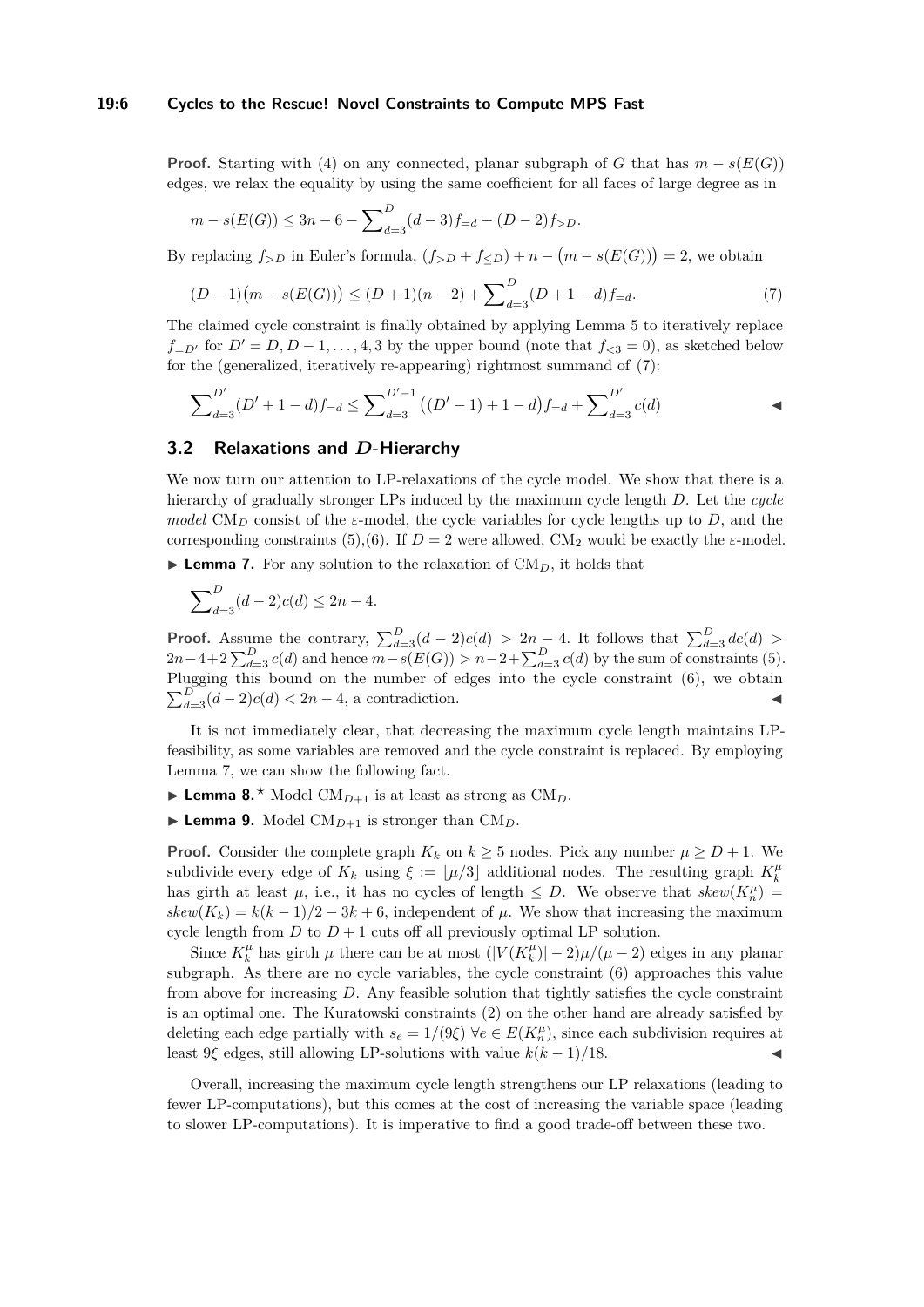### <span id="page-6-0"></span>**3.3 Strengthening the Cycle Model**

We now extend the cycle model further by introducing new constraint classes. Only the first such extension requires yet additional variables.

**Pseudo-Tree Extension.** Observe that degree-1 nodes in the solution deteriorate the cycle constraint's bound: given a face *f* that contains a degree-1 node, we can set the variable of a cycle with length at most deg( $f$ ) − 2 to 1. We introduce new variables  $t<sub>v</sub> \in \{0,1\}$  for all  $v \in V(G)$  and  $t_{vw} \in \{0,1\}$  for all  $v, w \in V(G)$  with  $\{v, w\} \in E(G)$ . They label nodes and directed edges (*arcs*) as *pseudo-trees*: any node with at most one unlabeled neighbor (in particular any degree-1 node) is to be labeled. This can be achieved by:

<span id="page-6-4"></span><span id="page-6-3"></span><span id="page-6-2"></span><span id="page-6-1"></span>
$$
t_{vw} + t_{wv} \le 1 - s_{\{v,w\}} \qquad \forall \{v,w\} \in E \qquad (8)
$$

$$
\sum_{w \in N(v)} t_{vw} \ge t_v \qquad \qquad \forall v \in V(G) \qquad (9)
$$

$$
t_v + \deg_G(v) - \sum_{w \in N(v)} t_{wv} - \sum_{w \in N(v)} s_{vw} \ge 2 \qquad \forall v \in V(G) \tag{10}
$$

Constraints [\(8\)](#page-6-1) allow at most one tree-arc for any edge and none for deleted edges. We force tree nodes to propagate along one outgoing arc by constraints [\(9\)](#page-6-2). Finally, constraints [\(10\)](#page-6-3) label degree-1-nodes and nodes where all (but one) neighbor is labeled. Now, we may subtract  $\sum_{v \in V(G)} t_v$  nodes (and the same number of edges) from [\(6\)](#page-4-4) to obtain a stronger bound:

▶ Corollary 10. The *extended cycle constraint*, given below, is feasible.

$$
(D-1)(m - s(E(G))) \le (D+1)(n-2) + \sum_{d=3}^{D} (D+1-d)c(d) - 2\sum_{v \in V(G)} t_v \tag{11}
$$

Alternatively, we may use a less sophisticated approach that does not model propagation but labels only degree-1-nodes. In this case, it suffices to add variables  $t_v \in \{0,1\}$ ,  $\forall v \in V(G)$ , and constraints [\(10\)](#page-6-3), assuming  $\sum_{w \in N(v)} t_{wv} = 0$ .

<span id="page-6-6"></span>**Lemma 11.** *\** The pseudo-tree extension, i.e., constraints  $(8)-(11)$  $(8)-(11)$  $(8)-(11)$  together with the *t*-variables, strengthens CM3. This already holds for the approach without propagation.

**Proof sketch.** We use the graph given in Fig. [1a:](#page-7-0) any MPS of it has a degree-1 node.

All following constraint classes deal with excluding combinations of cycles and paths that either induce non-planarity, or result in cycle-variables not assignable to any face in the planar subgraph (Lemma [5\)](#page-4-3). They are independent of but compatible with the pseudo-tree extension.

**Cycle-Edge Constraints.** Considering integral solutions and constraints [\(5\)](#page-4-1), a cycle cannot be picked if any of its edges is deleted. W.r.t. fractional solutions we can additionally require

<span id="page-6-5"></span>
$$
s_e + c_\alpha \le 1 \qquad \qquad \forall \alpha \in \mathcal{C}_{\leq D}, e \in E(\alpha). \tag{12}
$$

Although there are only  $\mathcal{O}(D|\mathcal{C}_{\leq D}|)$  such constraints, preliminary benchmarks showed that adding all of them does not pay off. Instead, we straight-forwardly separate them by iterating over the edges of each cycle that has a non-zero variable.

<span id="page-6-7"></span>**Lemma 12.**<sup>*\**</sup> The cycle-edge constraints [\(12\)](#page-6-5) strengthen  $CM_3$ .

**Proof sketch.** Use a graph (Fig. [1b\)](#page-7-0) that has 3 edges each incident to only 1 triangle.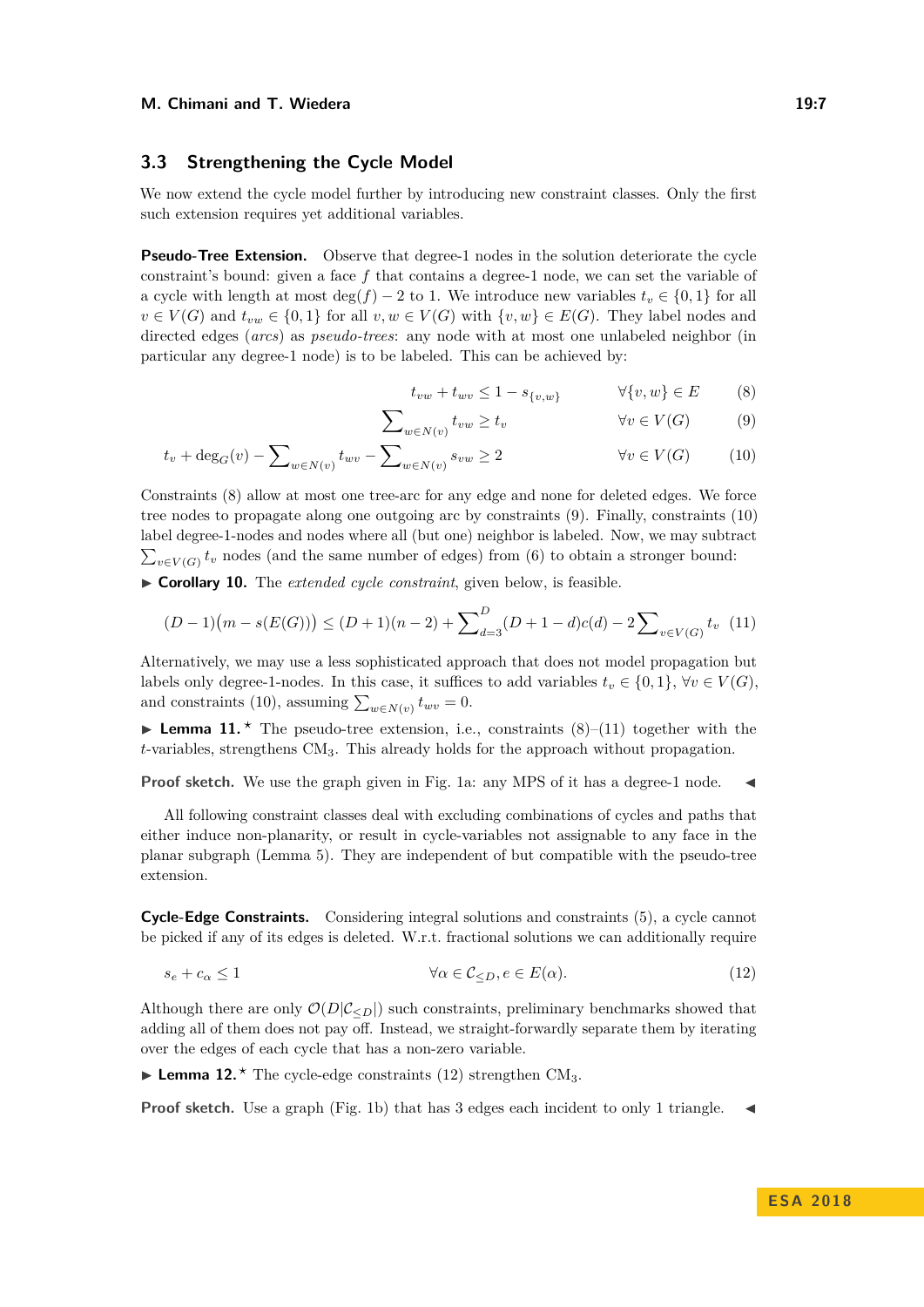<span id="page-7-0"></span>

**Figure 1** Graphs in strength proofs. Bold edges in **(a)** have large weight (or are edge bundles).

**Two-Cycles-Path Constraints.** Given two cycles  $\alpha$ ,  $\beta$ , we denote their set of inner nodes by *ν*(*α, β*) := {*v* ∈ *V* (*α*) ∩ *V* (*β*) | *δα*(*v*) = *δβ*(*v*)}. Let *ψ*(*α, β*) denote the set of non-empty paths that connect  $\nu(\alpha, \beta)$  to  $V(\alpha \sqcup \beta)$  without using any edge in  $E(\alpha \sqcup \beta)$ .

► Lemma 13. The two-cycles-path constraints, given below, are feasible.

<span id="page-7-2"></span>
$$
s(E(p)) \ge c_{\alpha} + c_{\beta} - 1 \qquad \forall \alpha, \beta \in C_{\le D}; p \in \psi(\alpha, \beta)
$$
\n(13)

**Proof.** Assume an embedding  $\pi$  of  $\alpha \sqcup \beta$  where each of  $\alpha, \beta$  corresponds to a face in  $\pi$ . By inserting *p* into  $\pi$ , we either split face  $\alpha$  or face  $\beta$ . Hence, even in a supergraph of  $\alpha \sqcup \beta \sqcup p$ two such faces cannot exist. Otherwise, if no such  $\pi$  exists, we have  $1 \geq c_{\alpha} + c_{\beta}$ .

<span id="page-7-1"></span>**Lemma 14.**<sup>*\**</sup> The two-cycles-path constraints [\(13\)](#page-7-2) strengthen  $CM_4$ .

**Proof sketch.** We use the graph of Fig. [1c](#page-7-0) as input.

To identify violated two-cycles-path constraints, we consider each edge *e*. We collect the set  $C(e) = {\alpha \in C_{\leq D} \mid e \in E(\alpha) \land c_{\alpha} > 0}$ , and check, for each pair  $\alpha, \beta \in C(e)$ , whether its sum of LP-values is  $> 1$ . If so, we compute the set of inner nodes  $\nu := \nu(\alpha, \beta)$  and cache the result for future lookup. If  $\nu \neq \emptyset$ , we iteratively compute shortest paths following either of two patterns: the *combined* approach searches for shortest paths from  $\nu$  to  $V(\alpha \sqcup \beta) \setminus \nu$ , whereas the *separate* one searches for paths from *v* to  $V(\alpha \sqcup \beta) \setminus \{v\}$ , separately for each  $v \in \nu$ . Note that the latter variant will always identify a violated constraint, if one exists, whereas the former ignores paths connecting two inner nodes. After identifying a new path *p*, an edge in  $E(p)$  with maximal LP-value is discarded and the search at *v* starts anew.

We point out that there is a natural generalization of this constraint class by using *k* instead of only 2 cycles. If the *k* cycles fully enclose a common node *v* (like any 2 cycles enclose their inner nodes), any other path from *v* to the same block is forbidden.

**Cycle-Two-Paths Constraints.** We say that two paths *p*1*, p*<sup>2</sup> are *conflicting w.r.t. a cycle α* if and only if they each start and end on nodes of  $V(\alpha)$  but are otherwise disjoint from  $\alpha$ and from one another, and  $p_2$  connects the components of  $\alpha[V(\alpha) \setminus V(p_1)].$ 

► Lemma 15. The cycle-two-paths constraints, given below, are feasible.

$$
s(E(p_1 \sqcup p_2)) \ge c_\alpha \qquad \forall \alpha \in C_{\le D}, \forall \text{ conflicting paths } p_1, p_2 \text{ w.r.t. } \alpha \tag{14}
$$

**Proof.** Given an embedding  $\pi$  of  $\alpha$ , we cannot insert both paths  $p_1, p_2$  into the same face of  $\pi$ . Hence, we must split both faces in  $\pi$ . Consequently, no embedding of any supergraph of  $\alpha \sqcup p_1 \sqcup p_2$  exists, where there is a face incident with all of  $\alpha$ .

While this constraint class may be stronger than the two-cycles-path constraints, we did not implement it: its separation is complex as we ask for two paths depending on each other.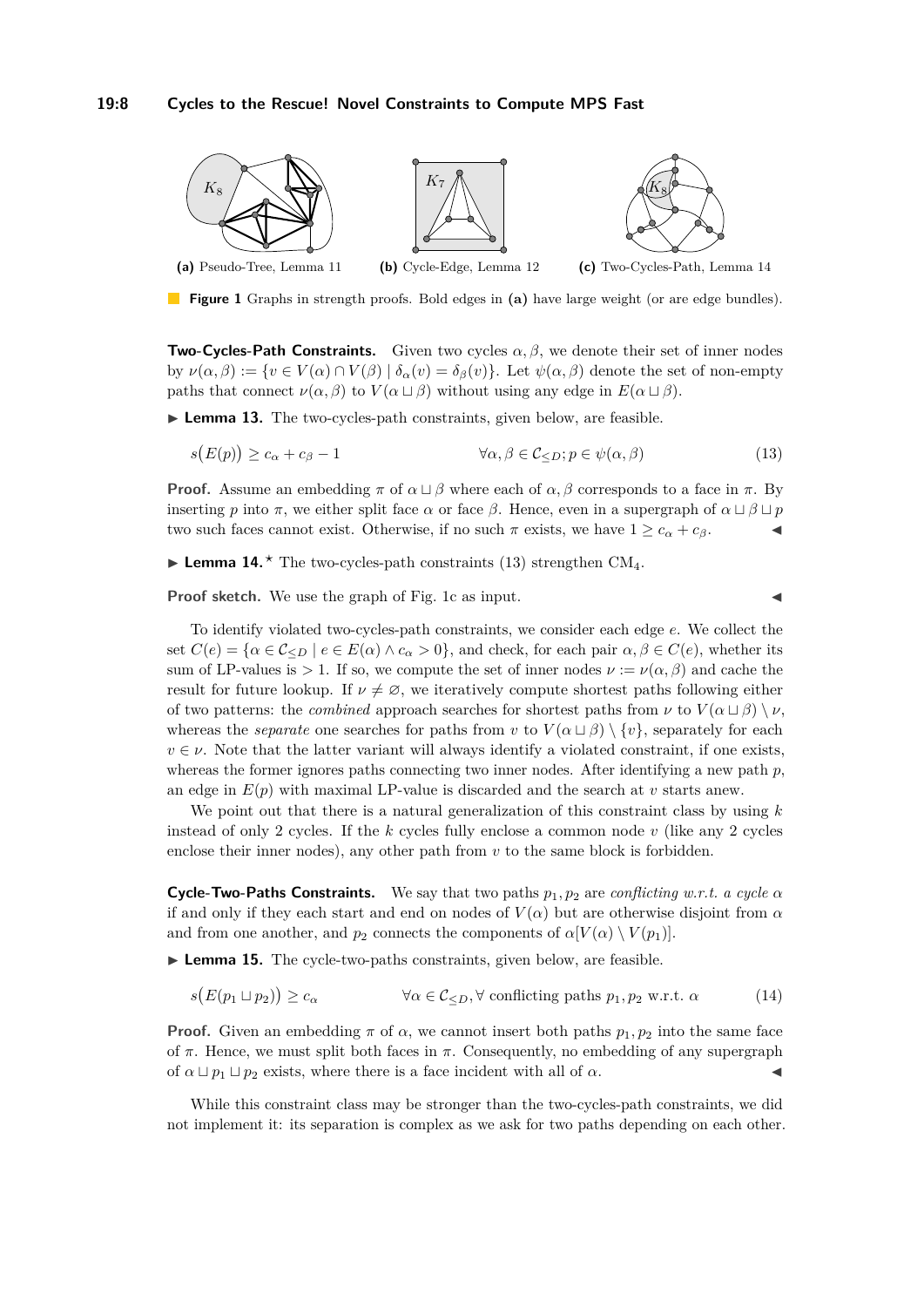**Kuratowski-Cycle Constraints.** Starting with a Kuratowski constraint, we can replace parts of its edges by cycles that contain them.

▶ Lemma 16. The Kuratowski-cycle constraints, given below, are feasible.

<span id="page-8-1"></span>
$$
s({e \in E(K) \mid \forall \alpha \in C : e \notin E(\alpha)}}) \ge \sum_{\alpha \in C} c_{\alpha} + 1 - |C| \quad \forall K \in K, C \subseteq C_{\le D} \tag{15}
$$

**Proof.** If  $C = \emptyset$ , we simply obtain a Kuratowski constraint. Assuming integrality and  $C \neq \emptyset$ , the right-hand side is 1 if all cycles in *C* are picked and  $\leq 0$  otherwise. In the former case, the edges of *C*, together with the remaining edges of *K* that are not contained in *C* contain a Kuratowski subdivision, and we need to remove an edge.

**Lemma 17.**<sup>*\**</sup> The Kuratowski-cycle constraints [\(15\)](#page-8-1) strengthen  $CM_4$ .

**Proof sketch.** We use the circulant on 16 nodes with jumps 1, 2, and 8 as input.

For separation, we identify a Kuratowski subdivision *K* as for [\(2\)](#page-2-1). We collect the set *S* of cycles with LP-value  $> 0$  incident with *K*. For each cycle in *S*, we compute its *gain*, i.e., the increase in violation (or decrease in slack) when adding that cycle to *C*. While there are cycles with positive gain, we continue adding a cycle of *S* with maximal gain to *C*.

**Cycle-Clique Constraints.** Two cyclic orders  $\pi$ ,  $\bar{\pi}$  on a set *X* are *conflicting* if and only if  $\pi \neq \bar{\pi}$  and  $\pi \neq$  reverse( $\bar{\pi}$ ). The restriction of  $\pi$  to  $Y \subseteq X$  is denoted by  $\pi^Y$ . A cycle  $\alpha$ induces a (up to reversal) unique cyclic order on its nodes  $V(\alpha)$ . Given two cycles  $\alpha, \beta$ , let  $\pi_{\alpha}, \pi_{\beta}$  be corresponding cyclic orders, and let  $W := V(\alpha) \cap V(\beta)$  be the common nodes. We say that  $\alpha$  and  $\beta$  are *conflicting* if and only if  $\pi_\alpha^W$  and  $\pi_\beta^W$  are conflicting.

► Lemma 18. The cycle-clique constraints, given below, are feasible.

<span id="page-8-2"></span>
$$
\sum_{\alpha \in C} c_{\alpha} \le 1 \qquad \forall C \subseteq \mathcal{C}_{\leq_D} \text{ s.t. all cycles in } C \text{ are pairwise conflicting} \tag{16}
$$

**Proof.** Consider any pair of conflicting cycles  $\alpha, \beta \in C$  with  $\pi_{\alpha}, \pi_{\beta}$ , and *W* defined as above. Since cyclic orders on three elements are unique up to reversal, we have  $|W| \geq 4$ . By transitivity there exists a set of exactly four common nodes  $X \subseteq W$ , such that  $\pi_\alpha^X$  and  $\pi_\beta^X$ are conflicting. The graph on *X* where we add an edge *vw* if and only if *v* is adjacent to *w* in  $\pi^X_\alpha$  or  $\pi^X_\beta$  is the *K*<sub>4</sub>. Since the *K*<sub>4</sub> is not outerplanar, there can neither be a face in *K*<sub>4</sub> traversing all of *X* nor such a face in  $\alpha \sqcup \beta$ .

We create the conflict graph  $H_C$  that contains a node for every cycle with LP-value  $> 0$ , cache the conflict information for each pair of cycles, and add constraints for maximal cliques in *H<sup>C</sup>* . In a less sophisticated variant, we only add constraints for cliques of size two.

# <span id="page-8-0"></span>**4 Experiments**

All algorithms are implemented in C++, compiled with GCC 6.3.0, and use the OGDF (snapshot 2017-07-23) [\[6\]](#page-12-11). We use SCIP 4.0.1 for solving ILPs with CPLEX 12.7.1 as the underlying LP solver [\[21\]](#page-13-8). Each MPS-computation uses a single physical core of a Xeon Gold 6134 CPU (3.2 GHz) with a memory speed of 2666 MHz. We employ a time limit of 20 minutes and a memory limit of 8 GB per computation. Our instances and results, giving runtime and skewness (if solved), are available for download at http://tcs.uos.de/research/mps.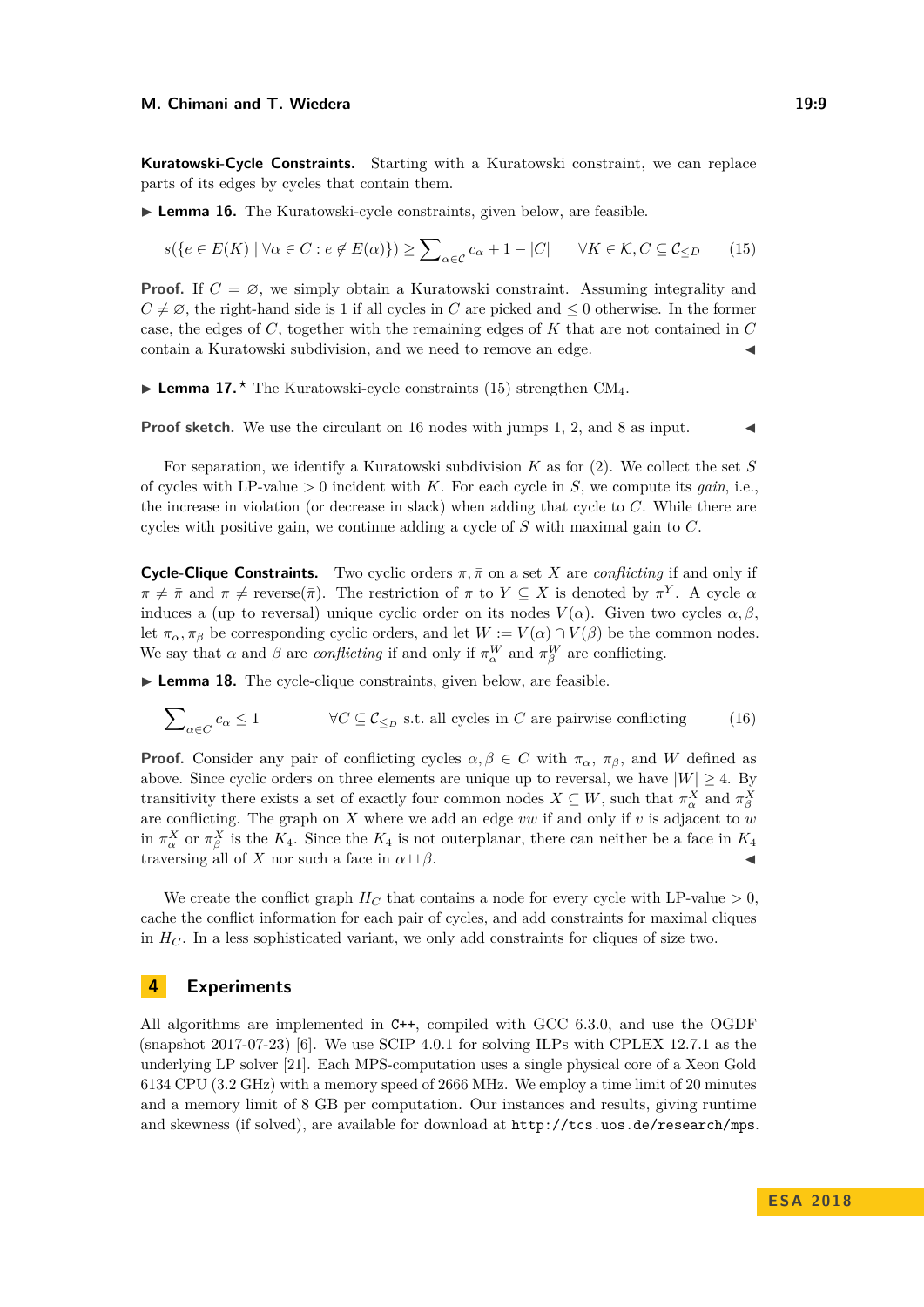#### **19:10 Cycles to the Rescue! Novel Constraints to Compute MPS Fast**

**Instances and Algorithms.** Analogously to the study [\[8\]](#page-12-7), we consider three established real-world benchmark sets: *Rome* [\[12\]](#page-12-12), *North* [\[24\]](#page-13-9), and (a subset of) *SteinLib* [\[18\]](#page-13-10). We know from [\[7,](#page-12-6) [8\]](#page-12-7) that random regular graphs (which are *expander graphs* with high probability) are especially hard to solve exactly. We use the same such instances as [\[8\]](#page-12-7), but only consider graphs with  $\leq 100$  nodes, as no known exact algorithm solves larger instances. There are 20 graphs for each parameterization  $(|V(G)|, \Delta) \in \{10, 20, 30, 50, 100\} \times \{4, 6, 10, 20, 40\}$ , where  $\Delta$  < |*V*(*G*)| is the node-degree. For tuning of  $\varepsilon$  (e.g., heap size in separation) we rely on the values identified in [\[15\]](#page-13-11). We use the notation below to encode algorithmic choices.

| ε          | Do not use any extensions but the basic Kuratowski algorithm [23].                             |
|------------|------------------------------------------------------------------------------------------------|
| e          | Separate generalized Euler constraints (3).                                                    |
| $c\{r\}$   | Add cycle constraints $(5)$ , $(6)$ , and variables with the minimal value for D such that     |
|            | there are variables for at least 100r cycles.                                                  |
| $t{0}1$    | Use the pseudo-tree extension $(8)$ – $(11)$ with $(=t1)$ or without $(=t0)$ propagation.      |
| 1          | Enforce integrality of variables for cycles and pseudo-trees.                                  |
| S          | Separate cycle-edge constraints (12).                                                          |
| $w\{0 1\}$ | Separate two-cycles-path constraints (13) using <i>combined</i> (=w0) or <i>separate</i> (=w1) |
|            | approach. Also enables separation on cycle-clique constraints $(16)$ for 2-cliques.            |
| k          | Separate Kuratowski-cycle constraints (15).                                                    |
| q          | Separate cycle-clique constraints (16).                                                        |

Note that instead of providing  $D$  explicitly, we specify a minimum number  $r'$  of cycle variables to be generated. We increment  $D$  while there are less than  $r'$  cycle variables.

**Results.** Table [1](#page-10-0) shows the success rates (percentage of instances solved to proven optimality) and average runtime per instance of our algorithmic variants. For non-solved instances we assume the maximum runtime of 20 minutes – average runtimes are thus comparable only for algorithms that achieve roughly equal success rates. We group the variants by the number of used extensions and highlight variants that dominate their group in bold. The latter informs our choice of which variants to consider in the next group.

The separation of generalized Euler constraints is clearly beneficial only on the North graphs, but even there its improvements are marginal when compared to the cycle-based approach. The latter works very well in practice, for all instance sets. In particular (cf. Fig. [2\)](#page-11-0), on *Rome* it allows us for the first time to compute the skewness of *all* instances. Using variant *c10 t0 i w0*, we are able to solve all but grafo10958.98.1gr within the 20 minute time frame; this last instance required 103 minutes. *North* still contains instances too hard to solve exactly (even when increasing runtime to a few days and memory to  $32GB$ ). Nonetheless, we now solve 3*/*4 of the previously unsolved *North* graphs within our strict limits. The second group of variants in Table [1](#page-10-0) demonstrates that all of our extensions of the cycle model, in particular the pseudo-tree approach, improve upon success rate and runtime on all instance sets when applied to *c10*. As shown in the lower sections of the table, this does not always apply when comparing models that simultaneously use multiple extensions.

Table [2](#page-10-1) details the relative improvement for each of the three most promising algorithm configurations over the state-of-the-art *ε*-model. We provide the success rate for the instances not solved by  $\varepsilon$  and give the average relative speed-up (i.e., the runtime of  $\varepsilon$  divided by that of variant *X*) over the instances solved by both  $\varepsilon$  and *X*. This common set is exactly those solved by  $\varepsilon$ , except for a single  $\varepsilon$ -solved *North*-instance not solved by *c10*. On *Rome*, the pure cycle model  $c10$  without any further extensions achieves the best speed-up; for the seemingly harder other instance sets, more sophisticated variants are worthwhile. Fig. [2](#page-11-0) underlines that the success rate of the algorithms is strongly correlated to the instance's skewness.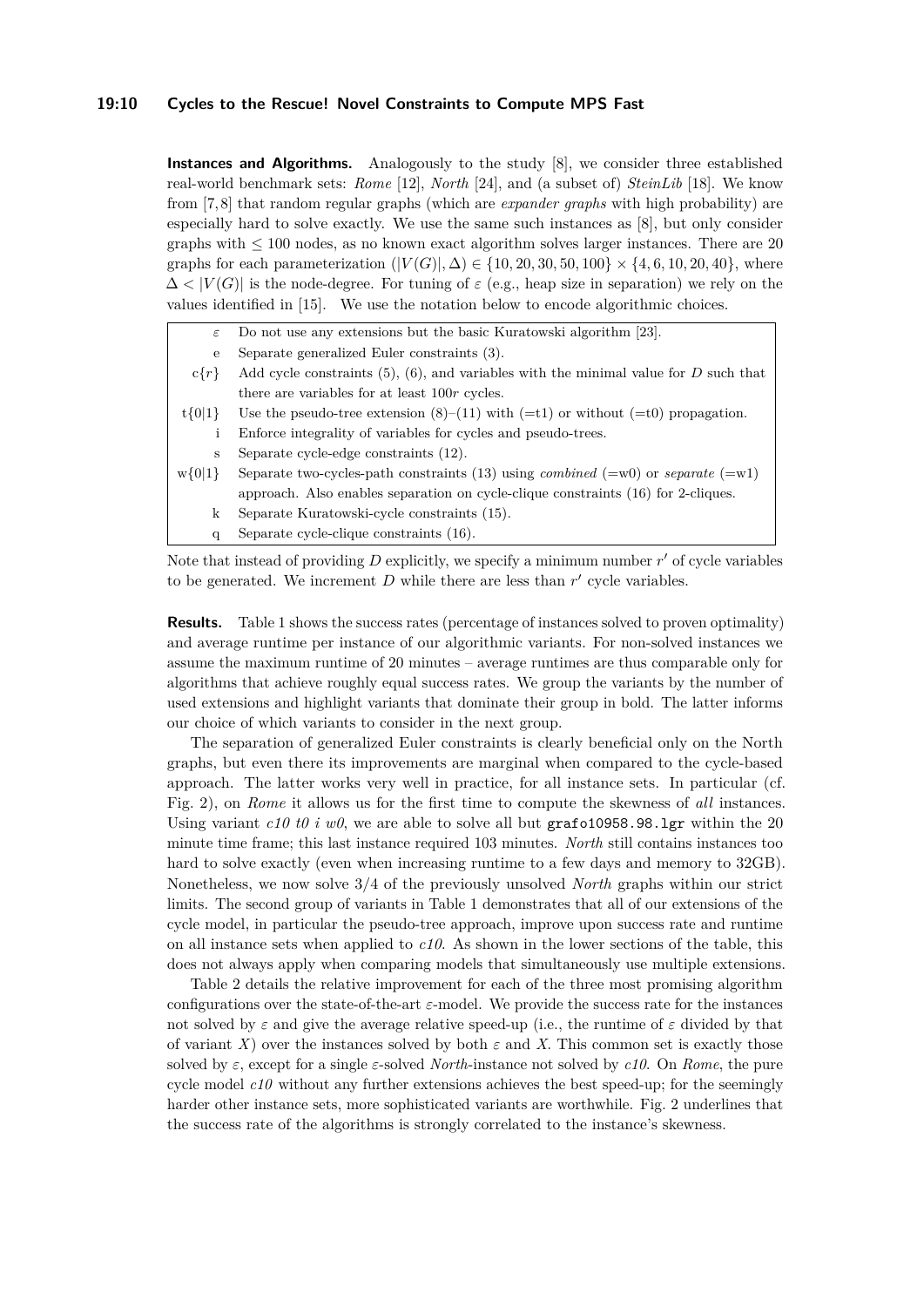# **M. Chimani and T. Wiedera** 19:11

| variant           | Rome                     |            | North        |            | Expanders    |            | SteinLib     |          |
|-------------------|--------------------------|------------|--------------|------------|--------------|------------|--------------|----------|
|                   | succ. $[\%]$<br>time [s] |            | succ. $[\%]$ | time [s]   | succ. $[\%]$ | time [s]   | succ. $[\%]$ | time [s] |
| $\varepsilon$     | 85.71                    | $198.42\,$ | 73.76        | $325.31\,$ | 34.74        | 800.38     | 9.52         | 1085.94  |
| e                 | 85.56                    | 199.41     | 77.78        | 273.29     | 35.00        | 803.91     | 9.52         | 1085.93  |
| c5                | 98.91                    | 21.60      | 84.40        | 201.42     | 53.95        | 567.52     | 31.43        | 859.40   |
| c10               | 99.14                    | 18.10      | 84.63        | 195.35     | 54.47        | 562.81     | 32.38        | 853.57   |
| c20               | 99.14                    | 19.58      | 83.92        | 197.86     | 55.00        | 573.82     | 31.43        | 861.47   |
| $c10$ i           | 99.89                    | 5.52       | 88.89        | 156.99     | 56.58        | 538.81     | 31.43        | 841.88   |
| c10s              | 99.79                    | 6.66       | 88.42        | 165.54     | 58.68        | 515.13     | 35.24        | 821.00   |
| c10t0             | 99.95                    | 3.36       | 92.43        | 112.82     | 57.37        | 535.46     | 37.14        | 789.26   |
| $c10$ t1          | 99.92                    | 3.74       | 93.14        | 111.94     | 56.32        | 539.04     | 37.14        | 785.89   |
| $c10$ w $0$       | 99.79                    | 7.07       | 87.23        | 165.36     | 55.53        | 549.94     | 31.43        | 837.52   |
| c10 w1            | 99.82                    | 6.63       | 86.52        | 179.48     | 55.00        | 553.38     | 31.43        | 833.81   |
| $\rm c10$ k       | 99.77                    | 7.26       | 86.52        | 178.34     | 55.26        | 552.83     | 33.33        | 828.81   |
| c10q              | 99.73                    | 7.51       | 85.82        | 185.84     | 55.53        | 550.55     | 31.43        | 841.77   |
| c10 t0 i          | 99.95                    | 3.22       | 93.14        | 109.61     | 57.37        | 529.93     | 38.10        | 782.72   |
| c10t0s            | 99.98                    | 3.08       | 93.62        | 95.46      | $\bf58.95$   | 509.01     | 39.05        | 760.70   |
| c10t0w0           | 99.98                    | 2.75       | 92.43        | 112.77     | 57.37        | $537.61\,$ | 36.19        | 808.58   |
| c10t0w1           | 99.98                    | 2.92       | 92.20        | 109.37     | 57.11        | 537.76     | 37.14        | 780.83   |
| $c10$ t $0$ k     | 99.92                    | 3.57       | 92.67        | 104.55     | 56.84        | 535.97     | 38.10        | 785.46   |
| $c10$ t0 q        | 99.95                    | 3.58       | 92.67        | 109.71     | 57.37        | 538.19     | 37.14        | 789.05   |
| $c10$ t1 i        | 99.96                    | 3.32       | 92.91        | 106.39     | 57.11        | 533.51     | 37.14        | 788.52   |
| $c10$ t1 s        | 99.98                    | 2.75       | 92.43        | 112.77     | 58.68        | 537.61     | 37.14        | 808.58   |
| c10t1w0           | 99.98                    | 3.04       | 92.20        | 114.28     | 56.84        | 537.97     | 38.10        | 786.93   |
| $c10$ t1 $w1$     | 99.98                    | 3.19       | 91.96        | 113.03     | 56.84        | 540.39     | 37.14        | 783.09   |
| $c10$ t1 $k$      | 99.92                    | 3.65       | 92.20        | 112.61     | 56.84        | 538.91     | 37.14        | 784.30   |
| $c10$ t1 q        | 99.92                    | 3.86       | 93.14        | 113.89     | 56.05        | 540.23     | 37.14        | 788.07   |
| $\rm c10$ t0 i s  | 99.94                    | $3.27\,$   | 92.91        | 103.17     | 58.95        | 506.63     | 40.00        | 761.47   |
| $c10$ to s $w0$   | 99.98                    | $2.43\,$   | 93.85        | 91.66      | 58.68        | 508.28     | 39.05        | 763.08   |
| $c10t0s$ w1       | 99.98                    | 2.29       | 92.91        | 101.17     | 58.68        | 507.99     | 39.05        | 756.31   |
| $c10$ t $0$ s $k$ | 99.96                    | 3.03       | 93.38        | 98.06      | 58.68        | $504.54\,$ | 39.05        | 765.08   |
| $c10$ t $0$ s q   | 99.93                    | 3.22       | 93.62        | 95.59      | 58.42        | 510.38     | 38.10        | 763.64   |
| c10t0i w0         | 99.99                    | 2.89       | 92.67        | $105.16\,$ | 57.11        | 529.95     | 38.10        | 798.26   |
| $c10$ t0 i s w0   | 99.96                    | 2.72       | 94.33        | 93.99      | 59.47        | 502.30     | 39.05        | 754.46   |

<span id="page-10-0"></span>**Table 1** Overview of performance for algorithmic variants: success rate and avg. runtime.

<span id="page-10-1"></span>**Table 2** Relative improvement over *ε* for selected algorithmic variants. We give the the success rate over the instances unsolved by  $\varepsilon$ , and the avg. runtime ratio over the commonly solved instances.

| variant         | Rome       |          | North                 |          |            | Expanders | SteinLib  |          |
|-----------------|------------|----------|-----------------------|----------|------------|-----------|-----------|----------|
|                 | [%]<br>new | speed-up | <sup>[%]</sup><br>new | speed-up | [%]<br>new | speed-up  | $new$ [%] | speed-up |
| c10             | 93.98      | 66.80    | 42.34                 | 21.45    | 30.24      | 13.96     | 25.26     | 11.79    |
| c10t0i w0       | 99.92      | 60.85    | 72.07                 | 28.59    | 34.27      | 12.68     | 31.58     | 6.79     |
| $c10t0$ is $w0$ | 99.75      | 59.58    | 78.38                 | 34.03    | 37.90      | 23.21     | 32.63     | 5.42     |

<span id="page-10-2"></span>

|  |  | <b>Table 3</b> Average number of cycle variables and average values for maximum cycle length $D$ . |  |  |  |  |
|--|--|----------------------------------------------------------------------------------------------------|--|--|--|--|
|--|--|----------------------------------------------------------------------------------------------------|--|--|--|--|

| variant |                      | Rome  |          | North |          | Expanders |          | SteinLib |       |
|---------|----------------------|-------|----------|-------|----------|-----------|----------|----------|-------|
|         | $\min \# \text{var}$ | D     | #<br>var | D     | #<br>var |           | #<br>var |          | # var |
| c5      | 500                  | 9.51  | 627      | 7.34  | 689      | 5.43      | 2075     | 5.80     | 881   |
| c10     | 1000                 | 10.51 | 1 168    | 8.01  | 1213     | 5.73      | 2816     | 6.64     | 3658  |
| c20     | 2000                 | 11.51 | 2 1 7 5  | 8.55  | 2048     | 6.47      | 7774     | .09      | 4785  |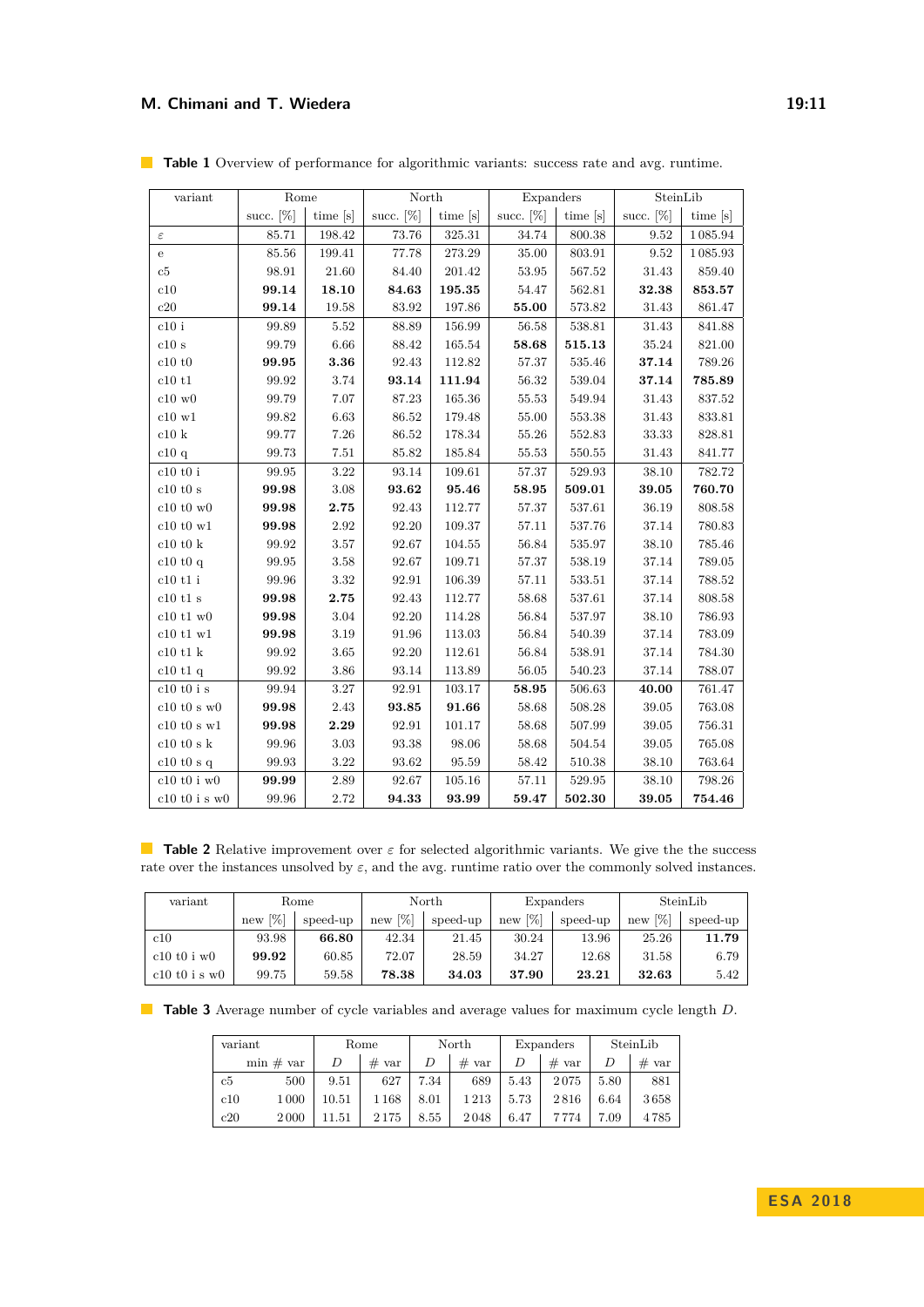#### **19:12 Cycles to the Rescue! Novel Constraints to Compute MPS Fast**

<span id="page-11-0"></span>

**(a)** Solved Rome graphs by skewness. *c10 t0 i w0* solves all but 1 skew-22-graph within 20min.



**(b)** Solved North graphs by best upper bound on skewness.

**Figure 2** Detailed success rates for selected algorithmic variants.

Table [3](#page-10-2) lists the average number of generated cycle variables and the respective average values for *D*. We mention that instances with high *D* values typically generate *few* cycle variables, close to the lower bound. However, there is a large deviation in the number of generated cycle variables in any fixed instance set: some graphs contain less than the requested number of cycles whereas others already contain roughly 10 000 triangles.

# **5 Conclusion and Open Questions**

For over two decades, the strongest ILP model for MPS has not been improved. In this paper we presented novel variables and constraints, based on cycles, to extend this model to finally obtain both a theoretically stronger model, as well as a more efficient algorithm in practice. We proved that there is a hierarchy of ever stronger LP-relaxations, induced by the maximal considered cycle length, and a rich set of further strengthening cycle-based constraint classes. For the first time, we are able to compute the skewness of *all* Rome graphs, solve 94% of the North graphs (compared to 74% by the *ε*-model), and solve 40% instead of only 10% of our SteinLib instances. Our extensions also help for the notoriously hard expander graphs.

Several of our proofs show the new constraint class's strength w.r.t. a low-*D* cycle model. We conjecture that most classes remain strengthening for high *D*, but to prove this, one has to find and argue infinite families of graphs with the LP-properties of our currently hand-crafted proof graphs. Furthermore, it is natural to ask if and which of the new constraint classes form facets in the (lifted) planar subgraph polytope.

A problem inherent to our approach arises on inputs of non-homogeneous density: *G* may have too dense subgraphs to raise *D* sufficiently, even when every planar subgraph of *G* contains large regions consisting of high-degree faces. Is there a practical way to generalize the cycle-based approach using an independent maximum cycle length *for each edge*?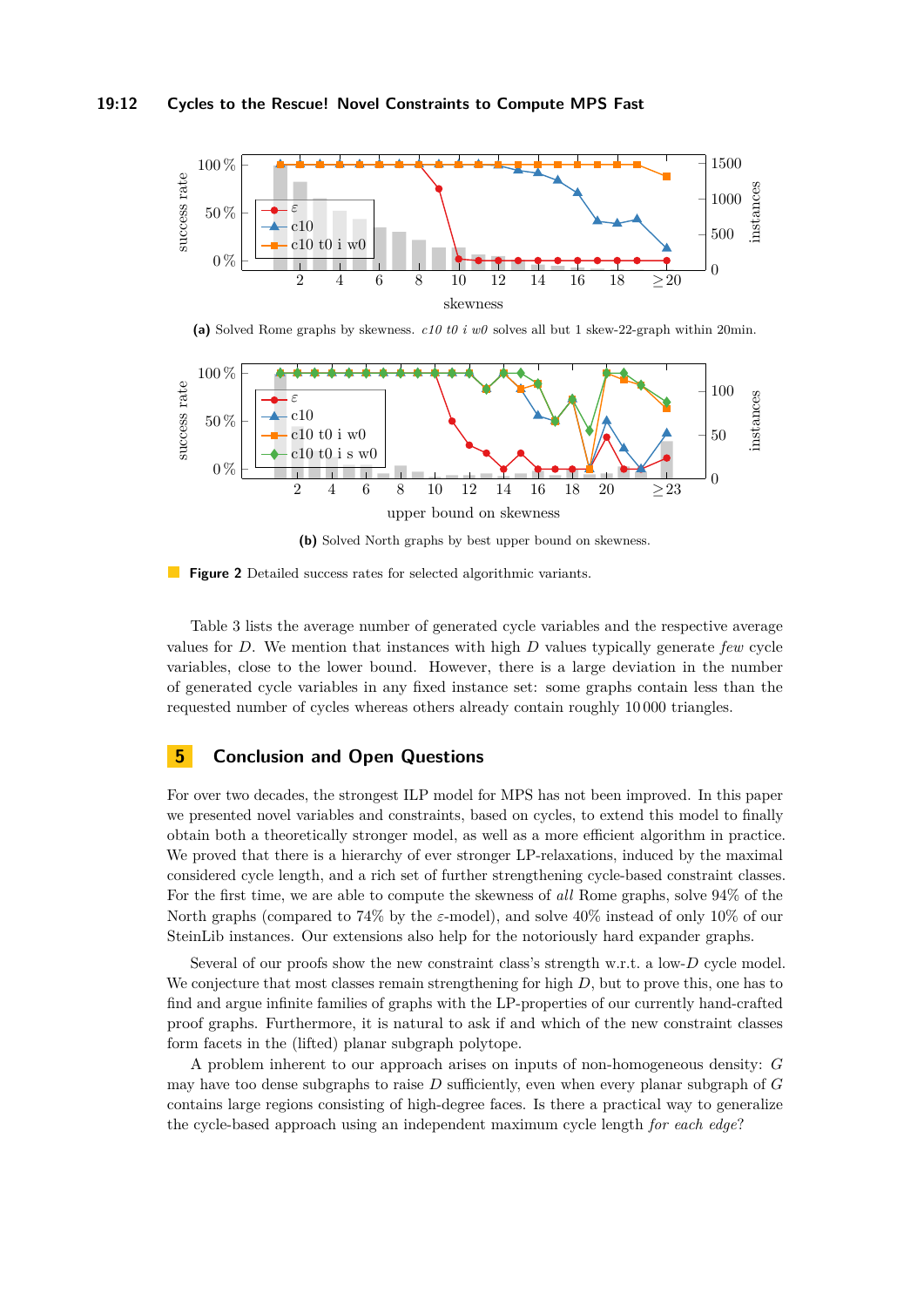#### **References**

- <span id="page-12-0"></span>**1** Carlo Batini, Maurizio Talamo, and Roberto Tamassia. Computer Aided Layout of Entity Relationship Diagrams. *J. Syst. Soft.*, 4(2-3):163–173, 1984. [doi:10.1016/0164-1212\(84\)](http://dx.doi.org/10.1016/0164-1212(84)90006-2) [90006-2](http://dx.doi.org/10.1016/0164-1212(84)90006-2).
- <span id="page-12-4"></span>**2** Gruia Călinescu, Cristina Gomes Fernandes, Ulrich Finkler, and Howard Karloff. A Better Approximation Algorithm for Finding Planar Subgraphs. *J. Alg. in Cognition, Informatics and Logic*, 27(2):269–302, 1998. [doi:10.1006/jagm.1997.0920](http://dx.doi.org/10.1006/jagm.1997.0920).
- <span id="page-12-5"></span>**3** Parinya Chalermsook and Andreas Schmid. Finding Triangles for Maximum Planar Subgraphs. In Sheung-Hung Poon, Md. Saidur Rahman, and Hsu-Chun Yen, editors, *WALCOM: Algorithms and Computation, 11th International Conference and Workshops, WALCOM 2017, Hsinchu, Taiwan, March 29-31, 2017, Proceedings.*, volume 10167 of *Lecture Notes in Computer Science*, pages 373–384. Springer, 2017. [doi:10.1007/](http://dx.doi.org/10.1007/978-3-319-53925-6_29) [978-3-319-53925-6\\_29](http://dx.doi.org/10.1007/978-3-319-53925-6_29).
- <span id="page-12-8"></span>**4** Markus Chimani and Carsten Gutwenger. Non-planar core reduction of graphs. *Discrete Mathematics*, 309(7):1838–1855, 2009. [doi:10.1016/j.disc.2007.12.078](http://dx.doi.org/10.1016/j.disc.2007.12.078).
- <span id="page-12-1"></span>**5** Markus Chimani and Carsten Gutwenger. Advances in the Planarization Method: Effective Multiple Edge Insertions. *J. Graph Algorithms Appl.*, 13(3):729–757, 2012. [doi:10.7155/](http://dx.doi.org/10.7155/jgaa.00264) [jgaa.00264](http://dx.doi.org/10.7155/jgaa.00264).
- <span id="page-12-11"></span>**6** Markus Chimani, Carsten Gutwenger, Michael Jünger, Gunnar W. Klau, Karsten Klein, and Petra Mutzel. The Open Graph Drawing Framework (OGDF). In Roberto Tamassia, editor, *Handbook on Graph Drawing and Visualization*, pages 543–569. Chapman and Hall/CRC, 2013. URL: [https://crcpress.com/](https://crcpress.com/Handbook-of-Graph-Drawing-and-Visualization/Tamassia/9781584884125) [Handbook-of-Graph-Drawing-and-Visualization/Tamassia/9781584884125](https://crcpress.com/Handbook-of-Graph-Drawing-and-Visualization/Tamassia/9781584884125).
- <span id="page-12-6"></span>**7** Markus Chimani, Ivo Hedtke, and Tilo Wiedera. Limits of Greedy Approximation Algorithms for the Maximum Planar Subgraph Problem. In Veli Mäkinen, Simon J. Puglisi, and Leena Salmela, editors, *Combinatorial Algorithms - 27th International Workshop, IWOCA 2016, Helsinki, Finland, August 17-19, 2016, Proceedings*, volume 9843 of *Lecture Notes in Computer Science*, pages 334–346. Springer, 2016. [doi:10.1007/978-3-319-44543-4\\_26](http://dx.doi.org/10.1007/978-3-319-44543-4_26).
- <span id="page-12-7"></span>**8** Markus Chimani, Ivo Hedtke, and Tilo Wiedera. Exact Algorithms for the Maximum Planar Subgraph Problem: New Models and Experiments. In *17th International Symposium on Experimental Algorithms, SEA 2018, June 27-29, 2018, L'Aquila, Italy*, volume 103. LIPIcs, 2018. [doi:10.4230/LIPIcs.SEA.2018.22](http://dx.doi.org/10.4230/LIPIcs.SEA.2018.22).
- <span id="page-12-2"></span>**9** Markus Chimani and Petr Hlinený. A tighter insertion-based approximation of the crossing number. *J. Comb. Optim.*, 33(4):1183–1225, 2017. [doi:10.1007/s10878-016-0030-z](http://dx.doi.org/10.1007/s10878-016-0030-z).
- <span id="page-12-3"></span>**10** Markus Chimani, Karsten Klein, and Tilo Wiedera. A Note on the Practicality of Maximal Planar Subgraph Algorithms. In Yifan Hu and Martin Nöllenburg, editors, *Proceedings of the 24th International Symposium on Graph Drawing and Network Visualization (GD 2016)*, volume abs/1609.02443. CoRR, 2016. [doi:10.1007/978-3-319-50106-2\\_28](http://dx.doi.org/10.1007/978-3-319-50106-2_28).
- <span id="page-12-9"></span>**11** Markus Chimani, Petra Mutzel, and Jens M. Schmidt. Efficient Extraction of Multiple Kuratowski Subdivisions. In Seok-Hee Hong, Takao Nishizeki, and Wu Quan, editors, *Graph Drawing, 15th International Symposium, GD 2007, Sydney, Australia, September 24-26, 2007. Revised Papers*, volume 4875 of *Lecture Notes in Computer Science*, pages 159–170. Springer, 2007. [doi:10.1007/978-3-540-77537-9\\_17](http://dx.doi.org/10.1007/978-3-540-77537-9_17).
- <span id="page-12-12"></span>**12** Giuseppe Di Battista, Ashim Garg, Giuseppe Liotta, Roberto Tamassia, Emanuele Tassinari, and Francesco Vargiu. An experimental comparison of four graph drawing algorithms. *Computational Geometry. Theory and Applications*, 7(5-6):303–325, 1997. 11th ACM Symposium on Computational Geometry (Vancouver, BC, 1995). [doi:10.1016/](http://dx.doi.org/10.1016/S0925-7721(96)00005-3) [S0925-7721\(96\)00005-3](http://dx.doi.org/10.1016/S0925-7721(96)00005-3).
- <span id="page-12-10"></span>**13** Manuel Fernández, Nicholas Sieger, and Michael Tait. Maximal Planar Subgraphs of Fixed Girth in Ramdom Graphs. *CoRR*, 2018. [arXiv:1706.06202](http://arxiv.org/abs/1706.06202).